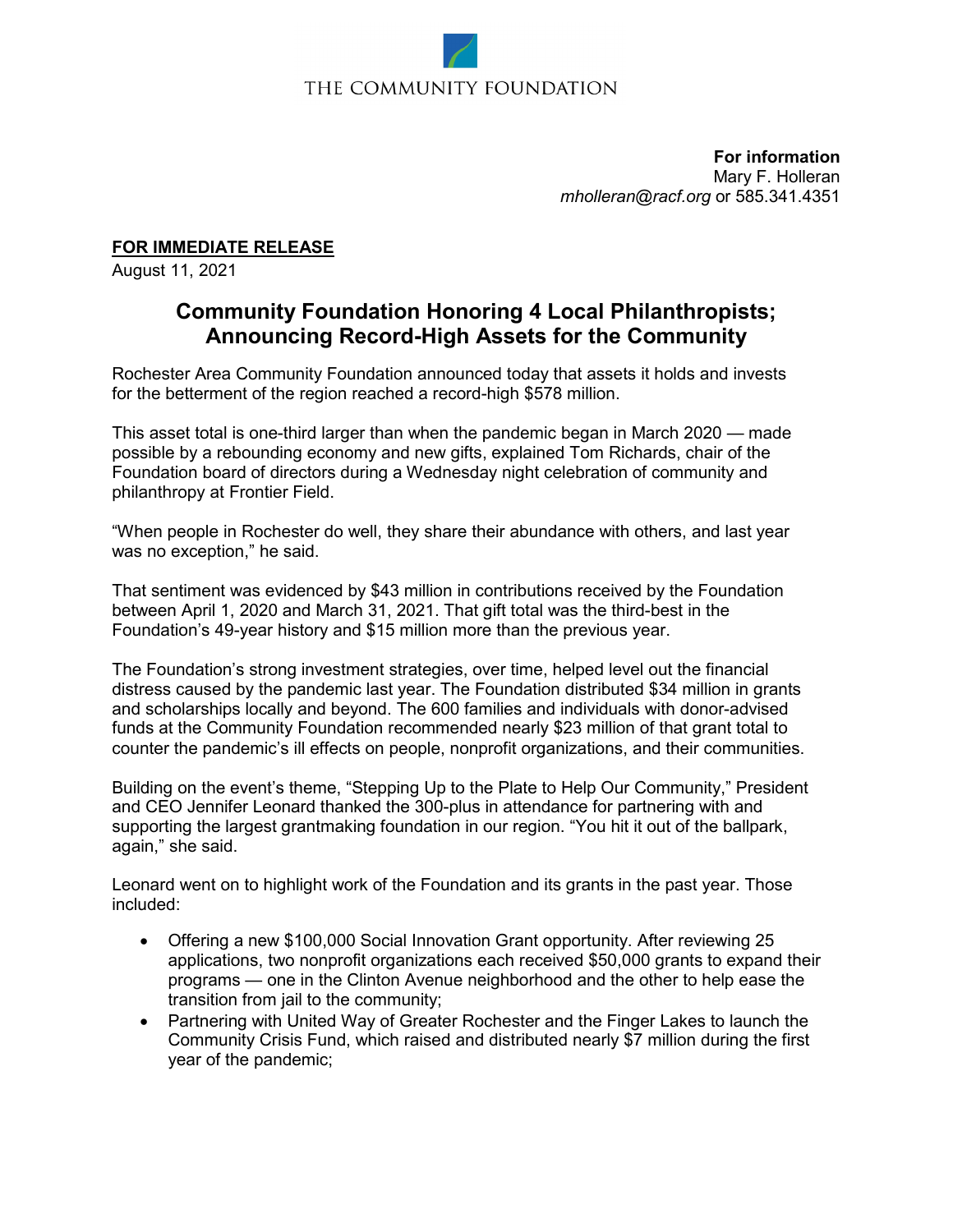## THE COMMUNITY FOUNDATION

- Creating a Racial Equity Growth Fund that brought free learning pods to city libraries to help students and their working parents as well as hiring laid-off paraprofessionals; and
- Establishing an Arts Prevail Fund, which helped to support documentation of the intersection between the pandemic and the Black Lives Matter movement in Rochester. The fund also supported nonprofits that needed financial assistance to buy technology for remote events and reopening, and for special social justice concerts by the Rochester Philharmonic Orchestra.

The Foundation also recognized three groups — two of its giving circles and its geographic affiliate in Yates County — that are marking 10-year anniversaries. These groups, all established in 2011, are the African American Giving Initiative (*racf.org/AAGI*), the LGBT+ Giving Circle (*racf.org/LGBT*+), and the Yates Community Endowment (*racf.org/Yates*).

Also recognized was Katie Nord Peterson of Penn Yan, who was the founding co-chair of the Yates Endowment's Advisory Board and whose family foundation helped to kick-start fundraising for the Endowment with a \$100,000 challenge grant. It was matched and surpassed within just a few months. The Nord Family Foundation also supported the Endowment's disaster relief fundraising efforts when floods ravaged Penn Yan in 2014, and emergency relief during the pandemic in 2020.

Four individuals were recognized with 2021 Philanthropy Awards at the event.

Receiving the **2021 Joe U. Posner Founders Award**, the Foundation's highest honor, were **Tom Riley** and **Barbara Kelley**, both former Community Foundation board members. These two have readily shared their professional expertise and enthusiasm for Rochester with local groups and use philanthropic funds at the Foundation to support causes that matter to them, such as healthcare and behavioral health.

Tom, a Rochester native, held leadership roles at Rochester Telephone and Blue Cross-Blue Shield and later consulted for local companies and organizations. Barbara grew up in Wellsville, Allegany County, and also worked at Rochester Tel, before being recruited to work for Bausch & Lomb's public relations department.

Tom's community involvement ranged from Pop Warner Youth Football League and Aquinas Institute to helping start the Maplewood Neighborhood Association and being active in the Park-Meigs Neighborhood Association, the Charlotte Community Association, and serving on the City of Rochester Planning Commission and board of Rochester Regional Health and Unity Hospital. Barbara was the second woman to chair the board at United Way and she served on boards and committees for many other organizations. For her community efforts, she was recognized with the Athena Award in 1994. Tom and Barbara live in downtown Rochester.

Other honorees were:

**Hanif Abdul-Wahid:** Hanif recently retired after spending 27 years working for Monroe County as a community liaison. His primary focus was strengthening city neighborhoods through the creation of block clubs, building of housing, and cleaning up drug houses.

This Rochester native also made time to give back through service to many local organizations. He was on the Community Foundation board for 10 years and currently serves on the advisory committees for ACT Rochester and the Foundation's NeighborGood Grant program. He's also